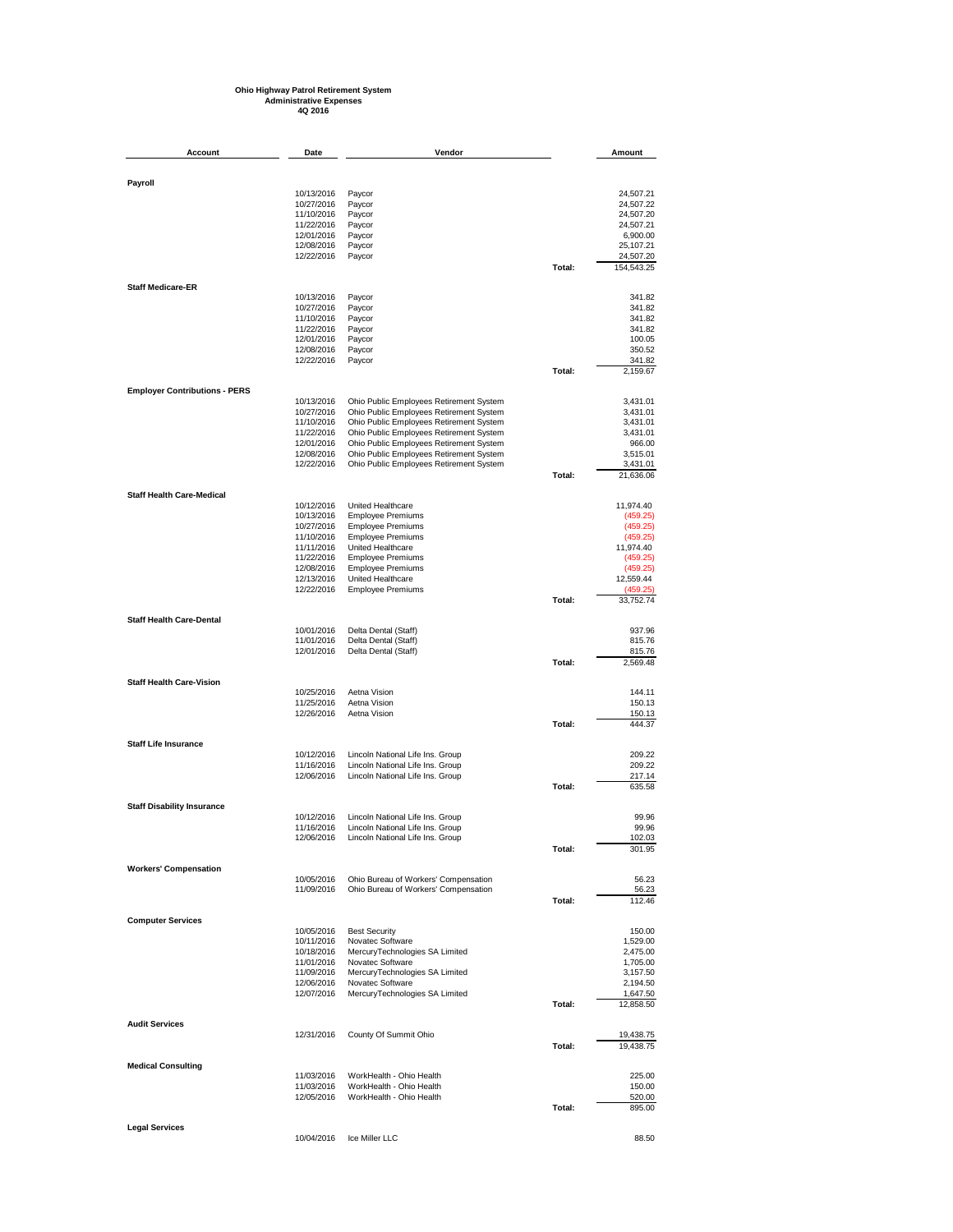| <b>Account</b>                            | Date                     | Vendor                                                                         |        | Amount               |
|-------------------------------------------|--------------------------|--------------------------------------------------------------------------------|--------|----------------------|
|                                           | 10/07/2016               | Ice Miller LLC                                                                 |        | 147.50               |
|                                           | 10/11/2016<br>10/26/2016 | Attorney General's Office<br>Calfee Halter & Griswold                          |        | 4,408.70<br>22.50    |
|                                           | 11/16/2016               | Calfee Halter & Griswold                                                       |        | 1,395.00             |
|                                           | 12/08/2016               | Ice Miller LLC                                                                 |        | 147.50               |
|                                           |                          |                                                                                | Total: | 6,209.70             |
| <b>Service By Others</b>                  |                          |                                                                                |        |                      |
|                                           | 10/01/2016<br>10/03/2016 | <b>Avalon Benefit Services</b><br>National Software Inc.                       |        | 30.70<br>799.95      |
|                                           | 10/07/2016               | Surveymonkey.com                                                               |        | 300.00               |
|                                           | 10/14/2016               | Paycor Payroll Service                                                         |        | 68.26                |
|                                           | 10/28/2016<br>10/31/2016 | Paycor Payroll Service<br>Culligan                                             |        | 78.26<br>28.50       |
|                                           | 11/01/2016               | Avalon Benefit Services                                                        |        | 30.70                |
|                                           | 11/08/2016<br>11/11/2016 | Ohio Mobile Shredding                                                          |        | 53.28                |
|                                           | 11/23/2016               | Paycor Payroll Service<br>Paycor Payroll Service                               |        | 68.26<br>68.26       |
|                                           | 11/30/2016               | Culligan                                                                       |        | 28.50                |
|                                           | 12/01/2016               | <b>Avalon Benefit Services</b>                                                 |        | 30.70                |
|                                           | 12/02/2016<br>12/09/2016 | Paycor Payroll Service<br>Paycor Payroll Service                               |        | 49.61<br>68.26       |
|                                           | 12/13/2016               | <b>Best Security</b>                                                           |        | 499.00               |
|                                           | 12/23/2016               | Paycor Payroll Service                                                         |        | 78.26                |
|                                           | 12/27/2016<br>12/31/2016 | Ohio Mobile Shredding<br>Culligan                                              |        | 45.69<br>29.50       |
|                                           |                          |                                                                                | Total: | 2,355.69             |
| <b>Education-Staff</b>                    |                          |                                                                                |        |                      |
|                                           | 10/04/2016               | National Association of Public Pension Attorneys                               |        | 450.00               |
|                                           | 10/24/2016               | Skillpath                                                                      |        | 199.00               |
|                                           | 11/30/2016<br>12/08/2016 | Mark Atkeson<br>National Association of Public Pension Attorneys               |        | 15.12<br>475.00      |
|                                           |                          |                                                                                | Total: | 1,139.12             |
|                                           |                          |                                                                                |        |                      |
| <b>Membership Outreach</b>                | 10/31/2016               | Mark Atkeson                                                                   |        | 331.56               |
|                                           | 11/30/2016               | Mark Atkeson                                                                   |        | 352.08               |
|                                           | 12/31/2016               | Mark Atkeson                                                                   | Total: | 415.80               |
|                                           |                          |                                                                                |        | 1,099.44             |
| Printing                                  |                          |                                                                                |        |                      |
|                                           | 12/19/2016               | Ricoh                                                                          | Total: | 651.81<br>651.81     |
|                                           |                          |                                                                                |        |                      |
| <b>Postage and Supplies</b>               | 10/12/2016               | Pitney Bowes Inc                                                               |        | 147.72               |
|                                           | 12/12/2016               | Pitney Bowes Inc                                                               |        | 105.00               |
|                                           | 12/20/2016               | Pitney Bowes Inc                                                               |        | 500.00               |
|                                           | 12/29/2016               | United Parcel Service                                                          | Total: | 16.17<br>768.89      |
|                                           |                          |                                                                                |        |                      |
| <b>Telecommunications Services</b>        | 10/01/2016               | Time Warner Cable                                                              |        | 1,129.60             |
|                                           | 10/27/2016               | Keytel Systems                                                                 |        | 110.00               |
|                                           | 11/01/2016               | Time Warner Cable                                                              |        | 1,129.48             |
|                                           | 11/05/2016<br>11/29/2016 | <b>West Unified Communications</b><br>Keytel Systems                           |        | 2.17<br>105.00       |
|                                           | 12/01/2016               | Time Warner Cable                                                              |        | 1,127.43             |
|                                           | 12/05/2016               | West Unified Communications                                                    |        | 2.17                 |
|                                           |                          |                                                                                | Total: | 3,605.85             |
| <b>Computer Services - Offsite Server</b> |                          |                                                                                |        |                      |
|                                           | 10/01/2016<br>11/01/2016 |                                                                                |        | 300.00<br>300.00     |
|                                           | 12/01/2016               |                                                                                |        | 300.00               |
|                                           |                          |                                                                                | Total: | 900.00               |
| <b>Rent Expense</b>                       |                          |                                                                                |        |                      |
|                                           | 10/01/2016               | <b>Triangle Commercial Properties</b>                                          |        | 9,680.95             |
|                                           | 11/01/2016<br>12/01/2016 | <b>Triangle Commercial Properties</b><br><b>Triangle Commercial Properties</b> |        | 9,680.95<br>9,800.11 |
|                                           |                          |                                                                                | Total: | 29,162.01            |
| <b>Office Supplies</b>                    |                          |                                                                                |        |                      |
|                                           | 10/11/2016               | <b>Foxit Software</b>                                                          |        | 167.00               |
|                                           | 10/12/2016               | Office City                                                                    |        | 98.74                |
|                                           | 11/04/2016<br>11/10/2016 | Office City<br><b>Batteries Plus</b>                                           |        | 121.56<br>49.90      |
|                                           | 11/10/2016               | <b>Foxit Software</b>                                                          |        | 97.50                |
|                                           | 11/22/2016               | Office City                                                                    |        | 38.04                |
|                                           | 11/22/2016<br>11/23/2016 | <b>HH Gregg</b><br>Amazon.com                                                  |        | 96.74<br>54.69       |
|                                           | 12/11/2016               | American Institute of CPAs                                                     |        | 104.71               |
|                                           | 12/13/2016               | Proforma Graphic Service                                                       |        | 357.89               |
|                                           |                          |                                                                                | Total: | 1,186.77             |
|                                           |                          |                                                                                |        |                      |
| <b>Ohio Retirement Study Council</b>      | 10/14/2016               | ORSC                                                                           |        | 642.96               |
|                                           |                          |                                                                                |        | 642.96               |
| <b>Office Equipment Expense</b>           |                          |                                                                                |        |                      |
|                                           | 10/07/2016<br>10/10/2016 | Micro Center<br>Micro Center                                                   |        | 59.99<br>14.99       |
|                                           | 10/13/2016               | Micro Center                                                                   |        | 268.94               |
|                                           | 10/14/2016               | Micro Center                                                                   |        | 14.99                |
|                                           | 12/01/2016               | Micro Center                                                                   | Total: | 4.99<br>363.90       |
|                                           |                          |                                                                                |        |                      |

**Travel-Board Meetings**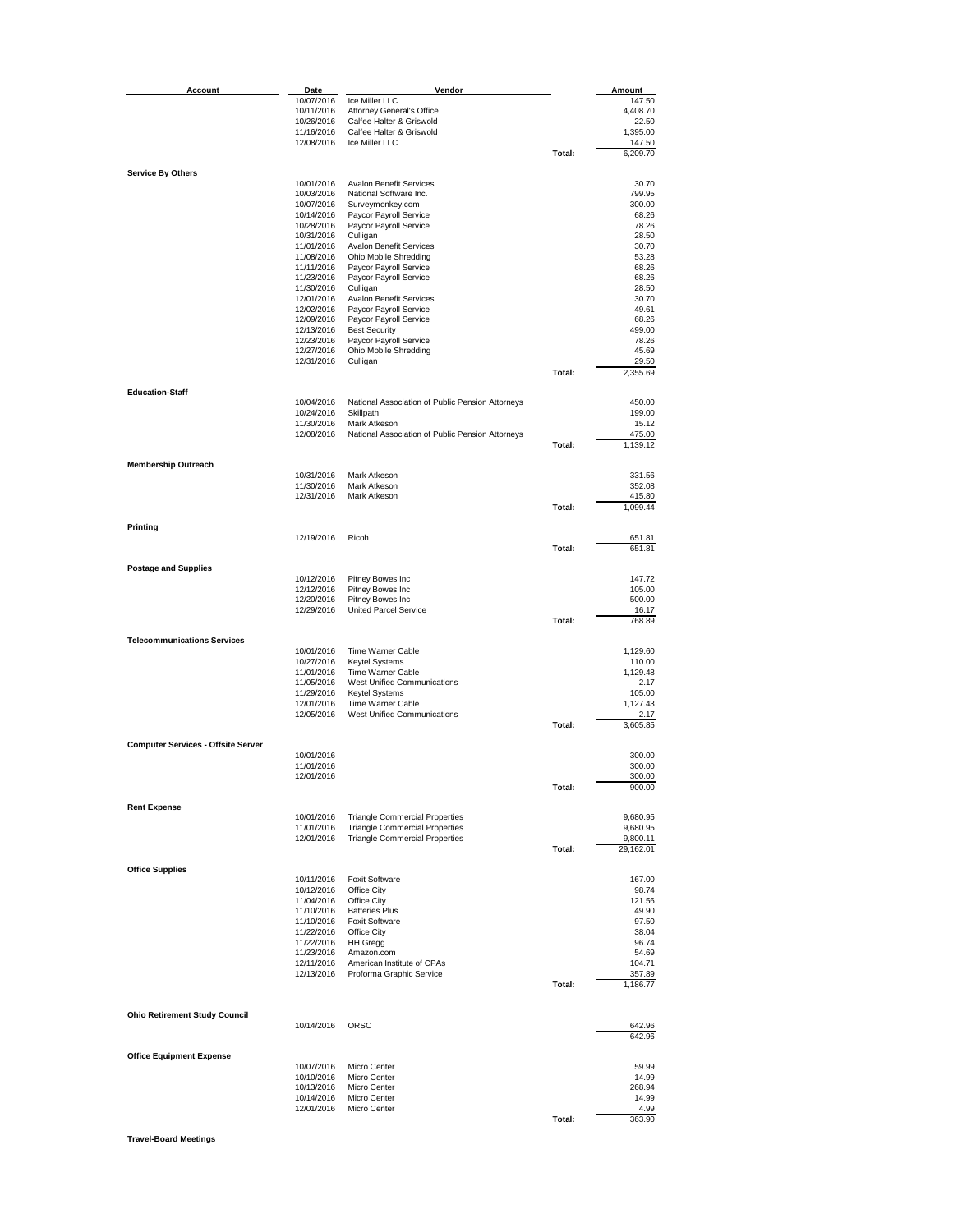| Account                                  | Date                     | Vendor                                             |        | Amount                 |
|------------------------------------------|--------------------------|----------------------------------------------------|--------|------------------------|
|                                          | 10/20/2016               | Kenneth C. Boyer                                   |        | 101.52                 |
|                                          | 10/20/2016               | Darryl Anderson                                    |        | 223.54                 |
|                                          | 10/20/2016               | Larry A. Davis                                     |        | 60.48                  |
|                                          | 10/20/2016               | JP Allen                                           |        | 77.76                  |
|                                          | 10/20/2016<br>10/20/2016 | Joseph Thomas<br>Matthew L. Them                   |        | 142.56<br>54.00        |
|                                          | 11/30/2016               | Darryl Anderson                                    |        | 81.00                  |
|                                          | 11/30/2016               | Larry A. Davis                                     |        | 30.24                  |
|                                          | 12/14/2016               | Matthew L. Them                                    |        | 51.84                  |
|                                          | 12/15/2016               | Kenneth C. Boyer                                   |        | 102.60                 |
|                                          | 12/15/2016<br>12/15/2016 | Darryl Anderson<br>Larry A. Davis                  |        | 162.00<br>64.80        |
|                                          | 12/15/2016               | Matthew L. Them                                    |        | 51.84                  |
|                                          |                          |                                                    | Total: | 1,204.18               |
|                                          |                          |                                                    |        |                        |
| <b>Board Meetings</b>                    |                          |                                                    |        |                        |
|                                          | 10/13/2016<br>10/19/2016 | <b>Holly Carr</b><br>Kroger                        |        | 39.88<br>5.98          |
|                                          | 10/20/2016               | Krispy Kreme                                       |        | 7.99                   |
|                                          | 10/20/2016               | Chick-Fil-A                                        |        | 110.35                 |
|                                          | 11/29/2016               | Kroger                                             |        | 19.89                  |
|                                          | 11/30/2016               | Dough Boys Pizza                                   |        | 114.45                 |
|                                          |                          |                                                    | Total: | 298.54                 |
| <b>Travel-Education-Trustees</b>         |                          |                                                    |        |                        |
|                                          | 10/23/2016               | Planet Dailies Las Vegas                           |        | 21.29                  |
|                                          | 10/24/2016               | PF Changs                                          |        | 15.44                  |
|                                          | 10/25/2016               | PF Changs                                          |        | 19.71                  |
|                                          | 10/26/2016               | PF Changs                                          |        | 19.71                  |
|                                          | 10/27/2016<br>10/27/2016 | Larry A. Davis<br>PH Lodging Las Vegas             |        | 17.28<br>565.60        |
|                                          | 11/02/2016               | Darryl Anderson                                    |        | 90.72                  |
|                                          | 11/17/2016               | Darryl Anderson                                    |        | 1,413.54               |
|                                          |                          |                                                    | Total: | 2,163.29               |
|                                          |                          |                                                    |        |                        |
| <b>Travel-Education-Staff</b>            |                          | Alamo Rent-A-Car                                   |        | 257.01                 |
|                                          | 10/06/2016<br>10/11/2016 | American Airlines                                  |        | 63.10                  |
|                                          | 10/11/2016               | Expedia.com                                        |        | 4.00                   |
|                                          | 10/11/2016               | <b>United Airlines</b>                             |        | 63.10                  |
|                                          | 10/11/2016               | Dana Hotel & Spa Chicago                           |        | 198.41                 |
|                                          | 10/13/2016               | Dennis Smith                                       |        | 116.79                 |
|                                          | 10/23/2016<br>10/24/2016 | Raising Canes<br><b>Binions</b>                    |        | 11.65<br>27.00         |
|                                          | 10/25/2016               | PHW Pin-up Pizza                                   |        | 20.00                  |
|                                          | 10/26/2016               | PH Spice Market Buffet                             |        | 22.00                  |
|                                          | 10/27/2016               | PH Lodging Las Vegas                               |        | 590.24                 |
|                                          | 10/27/2016               | Port Columbus Parking                              |        | 54.00                  |
|                                          | 10/27/2016               | Embassy Suites N. Charleston                       |        | 817.04                 |
|                                          | 10/28/2016               | Burger King                                        |        | 17.17                  |
|                                          | 10/31/2016<br>10/31/2016 | <b>Michael Press</b><br><b>Michael Press</b>       |        | 9.18<br>168.33         |
|                                          | 11/02/2016               | Columbus Commons Parking                           |        | 12.00                  |
|                                          | 12/09/2016               | Southwest Airlines                                 |        | 451.68                 |
|                                          |                          |                                                    | Total: | 2,902.70               |
|                                          |                          |                                                    |        |                        |
| <b>Travel-Due Diligence</b>              | 11/29/2016               | Dennis Smith                                       |        | 159.84                 |
|                                          | 11/29/2016               | Hartland & Co                                      |        | 12.75                  |
|                                          | 11/29/2016               | Hartland & Co                                      |        | 12.75                  |
|                                          |                          |                                                    | Total: | 185.34                 |
|                                          |                          |                                                    |        |                        |
| <b>Travel-Other</b>                      | 10/13/2016               | Dennis Smith                                       |        | 21.20                  |
|                                          | 10/13/2016               | Darryl Anderson                                    |        | 91.80                  |
|                                          | 10/31/2016               | Dennis Smith                                       |        | 18.20                  |
|                                          | 10/31/2016               | <b>Michael Press</b>                               |        | 32.40                  |
|                                          | 10/31/2016               | Mark Atkeson                                       |        | 15.12                  |
|                                          | 11/29/2016               | Dennis Smith                                       |        | 91.80                  |
|                                          | 11/29/2016<br>11/30/2016 | <b>Michael Press</b><br>Mark Atkeson               |        | 50.40<br>15.12         |
|                                          | 12/11/2016               | Columbus Commons Parking                           |        | 15.00                  |
|                                          | 12/31/2016               | Michael Press                                      |        | 31.75                  |
|                                          | 12/31/2016               | Mark Atkeson                                       |        | 15.12                  |
|                                          | 12/31/2016               | Dennis Smith                                       |        | 60.98                  |
|                                          |                          |                                                    | Total: | 458.89                 |
| <b>Dues &amp; Subscriptions-Trustees</b> |                          |                                                    |        |                        |
|                                          | 10/26/2016               | <b>USA Today</b>                                   |        | 25.00                  |
|                                          | 10/31/2016               | International Foundation of Employee Benefit Plans |        | 325.00                 |
|                                          | 11/14/2016               | <b>USA Today</b>                                   |        | 25.00                  |
|                                          | 12/09/2016               | <b>USA Today</b>                                   | Total: | 25.00                  |
|                                          |                          |                                                    |        | 400.00                 |
| <b>Dues &amp; Subscriptions-Staff</b>    |                          |                                                    |        |                        |
|                                          | 10/11/2016               | Wall Street Journal                                |        | 32.99                  |
|                                          | 11/10/2016               | Wall Street Journal                                |        | 32.99                  |
|                                          | 12/02/2016<br>12/04/2016 | Gongwer News Service Inc.<br>Columbus Dispatch     |        | 2,750.00<br>337.48     |
|                                          | 12/11/2016               | Wall Street Journal                                |        | 32.99                  |
|                                          |                          |                                                    | Total: | 3,186.45               |
|                                          |                          |                                                    |        |                        |
| <b>Bank Fees-Custodial</b>               |                          |                                                    |        |                        |
|                                          | 11/14/2016<br>12/23/2016 | PNC Bank<br>PNC Bank                               |        | 5,099.20<br>5,027.35   |
|                                          |                          |                                                    | Total: | 10,126.55              |
|                                          |                          |                                                    |        |                        |
| <b>Investment Consulting</b>             |                          |                                                    |        |                        |
|                                          | 10/01/2016               | Hartland & Co                                      | Total: | 66,303.00<br>66,303.00 |
|                                          |                          |                                                    |        |                        |